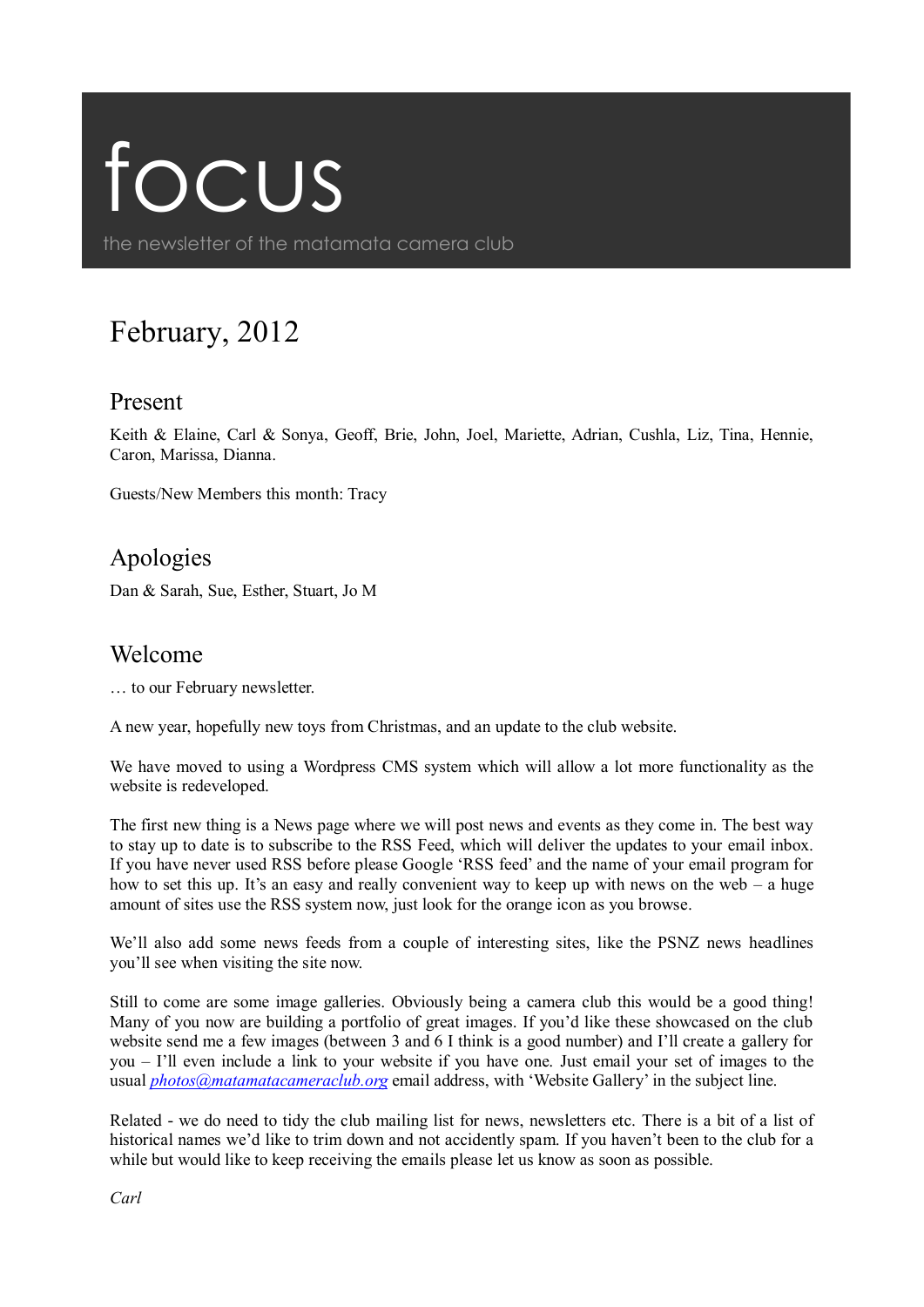## From The President's Desk

Hi everyone.

Welcome to the first Newsletter of the year.

Another year is upon us, so I hope you all had a wonderful summer season, autumn is just around the corner. A wonderful time of the year in this part of the world with all the different colours. The last few days have been particularly great, with the colours and contrasts in the late evening and early morning.

Carl is doing a wonderful job of the newsletter, and also the revamping of the website, it looks great.

It is surprising the amount of work that goes into running your camera club behind the scenes, organising judges, finances, suppers, field trips, etc. etc., so a big thank you to all.

Don't forget the next theme is Typography Photography - make text or numbers the main emphasis of your image. Do a Google search it brings up some great ideas, also as well as the open digital image, there is an open print.

So until next meeting see you round like the year is rolling by so fast.

*Keith.*

## 2012 Subscriptions

Fees for 2012 are now due. \$35.00 for individual member or \$50.00 for couples. We prefer payment by internet banking, but cash on the next club night is also accepted.

Account: Kiwibank Matamata Camera Club 38 9010 0534664 00 Reference: MCC Subs First Name Surname

Please remember only paid members are eligible to enter the monthly image critiques.

#### Camera Settings Booklet

Keith has a booklet on using camera settings (ISO, shutter speed, aperture etc.) that is very well explained yet in a simple concise format. A sample was at the meeting which some may have seen. This will be available to club members for a small fee. Please email and let us know if you want one and Keith will organise having them printed.

#### Club Events

Field Trips:

No trips are currently planned.

Possibly the Balloon Festival with Whangarei CC on the 31<sup>st</sup> March?

And a trip to the old Talisman Mine site in the Karangahake Gorge has been suggested. Shooting Ideas

25 Feb. Breeders Stakes, Matamata Racecourse

04 Mar. Ulysses Toy Run. Cambridge to Hamilton. Briefing 10:30am, departs 11am. 04 Mar. Airshow and Carnival Matamata Airodrome

<http://www.eventfinder.co.nz/2012/airshow-and-carnival/matamata>

25 Mar. 20th Annual New Zealand Juggling Festival <http://nzja.org.nz/>

**2**8 Mar - 01 Apr. Balloons over Waikato <http://www.balloonsoverwaikato.co.nz/>